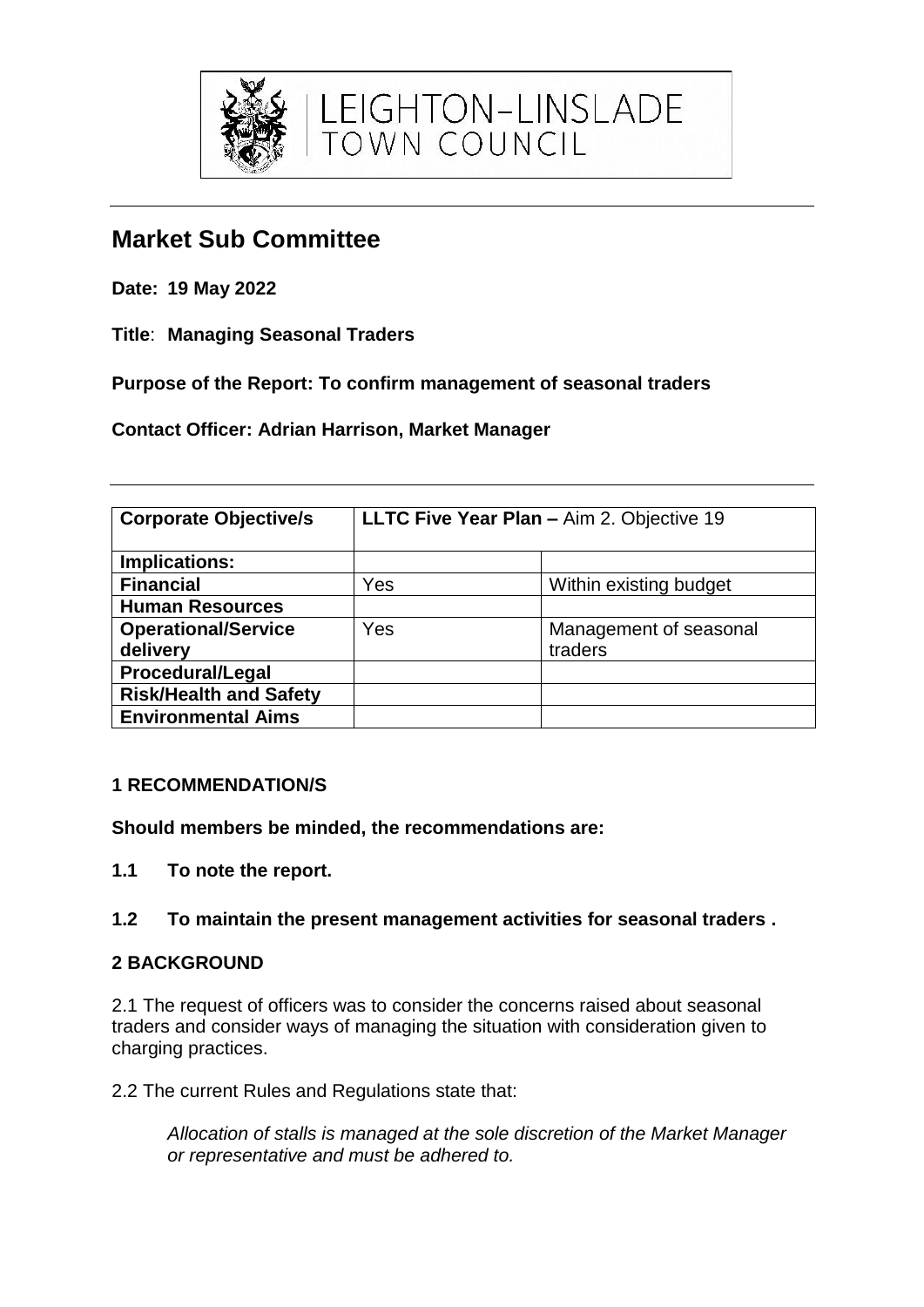2.2 Whilst there has been previous discussion at Committee meetings over the years and more recently on the subject of seasonal traders, i.e., 24/02/22, (72/MK) Committee has not made a specific formal endorsement on the management of these traders. Officers have responded to concerns and adjusted management practices as part of the day-to-day operation of the market.

2.3 Traditionally there are traders that go from market to market at different times of the year selling goods that are seasonal or relate to a given date like Mother's Day for example. Many of these traders concentrate on the larger shows during the summer months and then travel around different markets in the quieter months to generate an income.

2.4 The Leighton Buzzard Market has casual traders on the trading list that attend on a regular basis outside of the festival season including at Christmas. The advantage of seasonal traders is that they provide additional vitality to the existing market, bringing a wider product base to the market as well as an increase of choice to the customer. Some traders may only visit the market once; some may trade for several weeks. This is no different to casual traders throughout the year although there are perceived pros and cons to their attendance.

2.5 There is a minimum amount of known seasonal traders that have remained on the trader list over several years, e.g., Christmas Wreaths.

## **3 CURRENT MANAGEMENT PRACTICES**

3.1 To date, the market manager has taken a pragmatic approach to new/casual traders leading up to these dates across the year and reviews each trader and the offer submitted on merit.

3.2 Following earlier concerns raised by traders, specifically around the Christmas season, the practice of not signing-up new traders onto the market with a permanent licence in the run-up to Christmas has been in place for approximately four years. This means that traders do not benefit from the privileges provided through the permanent licence, i.e., fee trading days, regular pitch location and the reduced pitch fees. If a trader wished to remain with the market post the Christmas season, their application would then be considered.

3.3 The above practices have been undertaken using good practice operational management of the market. Committee may wish to consider formalising the above or leave things to be managed as part of the regular operational decision-making process which allows judgement and flexibility in decision-making.

### **4 CHARGES**

4.1 Current situation:

a) The current charging structure allows permanent traders to trade at £19 per pitch (3m x 3m) with casual traders charged at £23 per pitch.